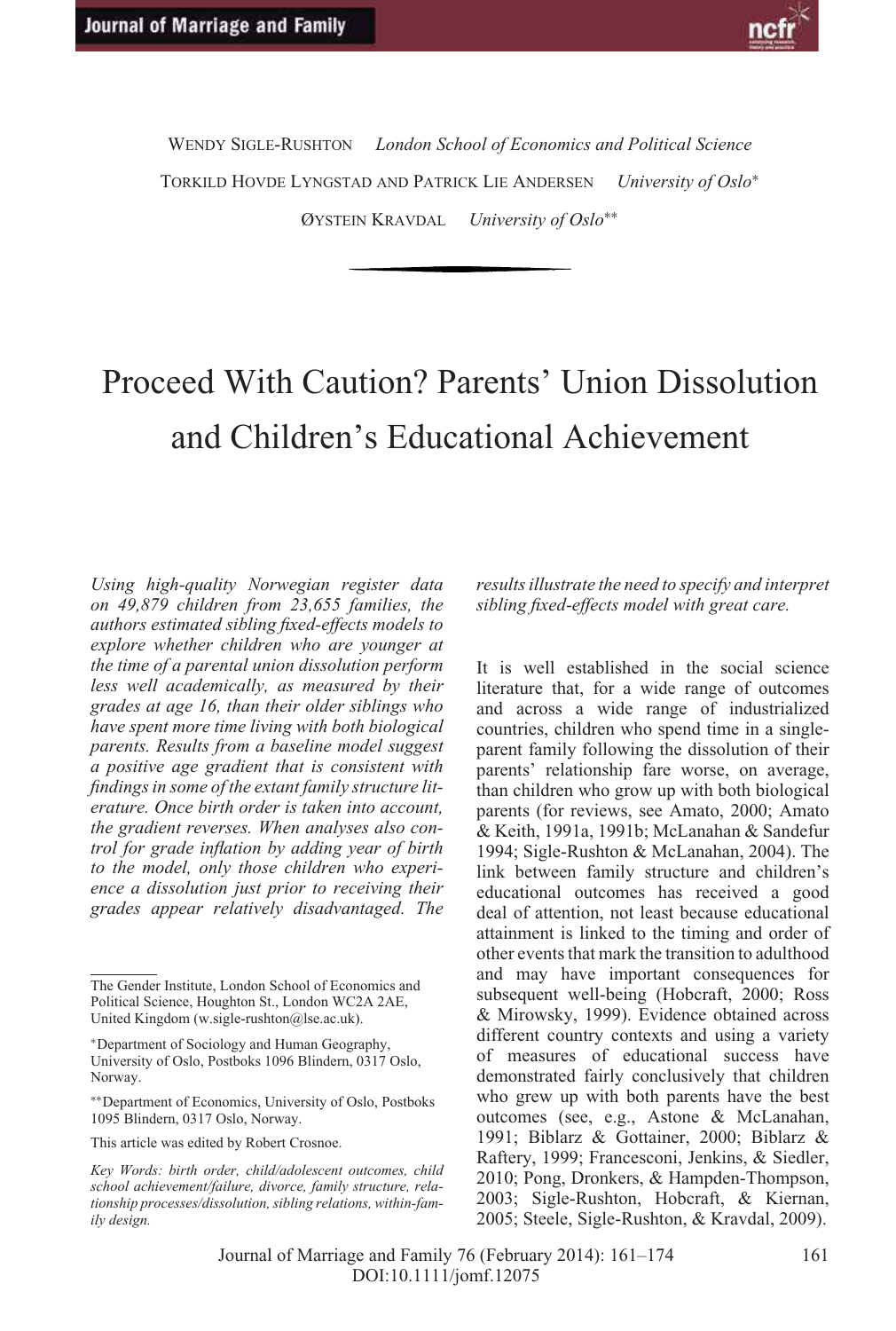Although there is little disagreement about the existence of differentials in education across family structures, there is a good deal of debate about how to explain and ameliorate them. A key issue is whether, after controlling for observed pre-dissolution differences, the outcomes of children living continuously with both biological parents can be used to understand how children who experience a parental dissolution would have fared if their parents had remained together. If children who grow up with both biological parents are a reasonable counterfactual, net differentials would have to reflect something about the deleterious changes that accompany the physical loss of a coresident parent, such as heightened time constraints, impaired parenting, and economic strain (Hill, Young, & Duncan, 2001). Nevertheless, an association might be driven by unobserved factors that both increase the risk of parental dissolution and have deleterious effects on the child. Differentiating and understanding the two explanatory processes, although methodologically challenging (Manski, Sandefur, McLanahan, & Powers, 1992), are both theoretically and practically important. If family structure differentials are primarily explained by changes that occur only after parents physically separate, children might benefit from policies that make divorce or dissolution more difficult. Similarly, evidence that suggests that those effects are persistent and cumulative might bolster the case for mandatory waiting periods, which have been the subject of much debate in the United States in recent years (Doherty & Sears, 2011). Even if intact families are a relevant counterfactual at some point in time, it is also important to consider the fact that the dissolution process is likely to begin well before any physical separation is observed (Furstenberg & Kiernan, 2001). The case for policies that may delay or impede dissolution is, therefore, weakened to the extent that any effective policy intervention would simply result in prolonged exposure to the negative circumstances that mark the initial stages of a relationship breakdown, such as higher levels of parental conflict. If children who experience a parental dissolution fare worse because of preexisting family circumstances—either well before becoming at risk of dissolution or as a consequence of the early stages of relationship deterioration—then efforts to keep their parents together (longer) could be inadequate or even harmful (Sigle-Rushton & McLanahan, 2004).

Given these considerations and in the absence of substantial policy efforts to address the differential circumstances of at-risk families, the most relevant comparison group may well be children who have spent more time in families that do in fact dissolve.

In this study, we aimed both to explore the association between parents' union dissolution and children's subsequent educational achievement and to evaluate what this evidence tells us about whether efforts to keep families together longer—without additional interventions to address the circumstances of families at risk—are likely to benefit children. We used high-quality Norwegian register data covering both married and cohabiting couples but, for ease of exposition, in what follows we sometimes use the term *divorce* to refer to the dissolution of either marital or cohabiting unions. We estimated full-sibling fixed-effects models of children's academic performance at age 16. These models, which compare children with the same parents but with different family structure experiences (because of their different ages), provide information about how the younger siblings would have fared if, like their older siblings, they had spent more years living with the same two biological parents. A counterfactual interpretation of this kind can be justified to the extent that the pre-divorce family environment experienced by siblings who did not experience a divorce at a certain age resembles what the family environment would look like in later years if a dissolution had not taken place and to the extent that there are not any (unobserved and uncontrolled) determinants of the outcome variable that, in aggregate, systematically differentiate the siblings we compare but that are not consequences of the experience of dissolution itself. A second aim of our analysis was to examine and illustrate the impact of violations of these conditions, the practical importance of which has, thus far, received little attention in the literature.

#### **BACKGROUND**

Motivated by both theoretical and methodological considerations, a good deal of previous research on the effects of family structure on child well-being has taken the child's age at the time of disruption into account. Most important for our purposes, the child's age at dissolution determines the amount of time spent living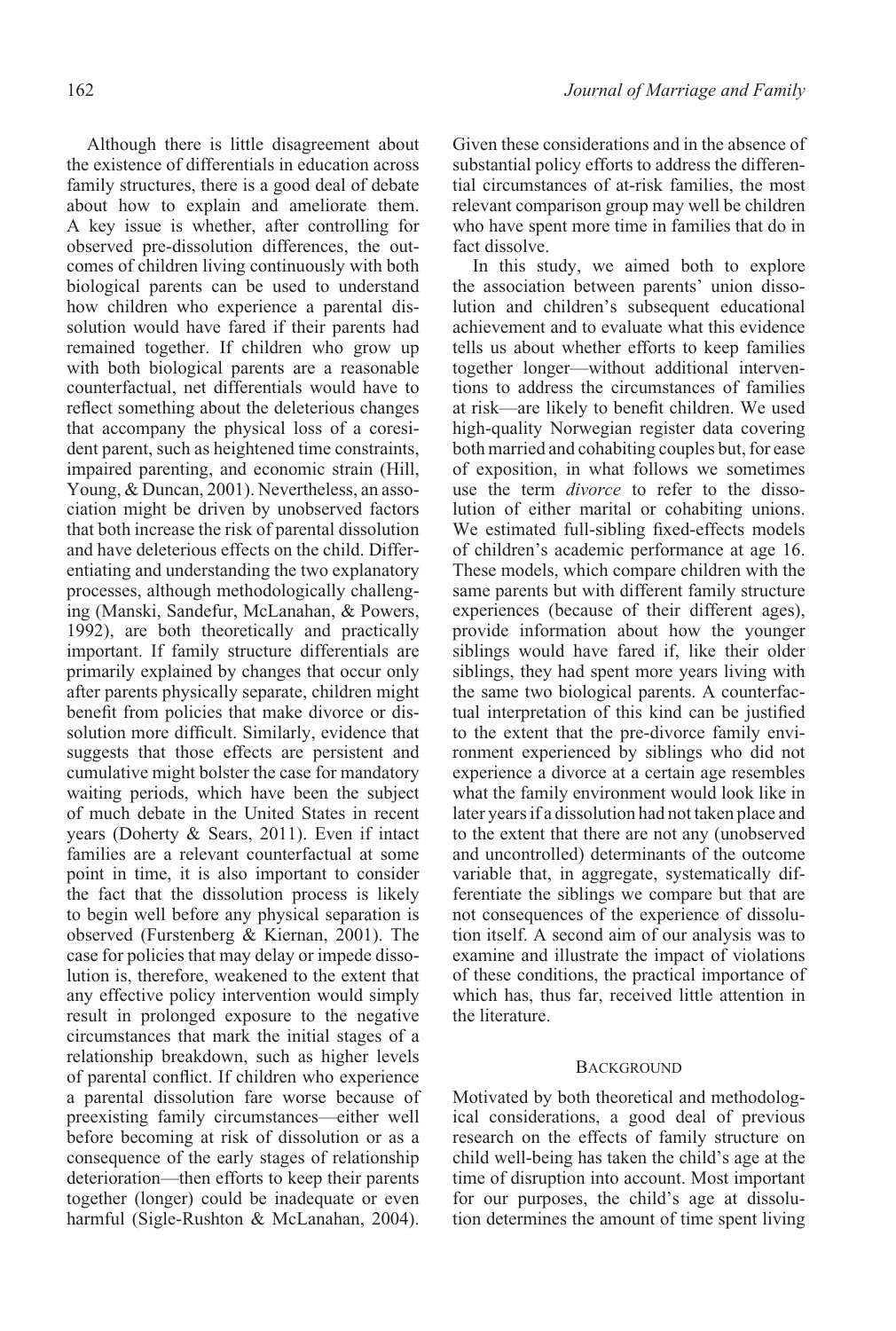outside of a two-biological-parent family. For example, if parents divorce when one child is 8 years old and the other child is 6, the older sibling will have spent 2 more years with both biological parents. If one assumes that the net effects of dissolution are negative and cumulative, one might expect to see that children who experience the dissolution of their parents' union at younger ages fare worse at some point in the future. A young age at disruption means a larger "dose" of years outside a two-parent family, which includes a higher risk of exposure to additional family transitions and instability (Beck, Cooper, McLanahan, & Brooks-Gunn, 2010; Sun & Li, 2009), but it may also mean a smaller dose of pre-dissolution conflict. If one assumes a crisis model in which the most profound effects are immediate and short lived, the observed disruptive effects of the breakup may be particularly strong when the dissolution occurs at about the same time a particular outcome is measured. Even if younger siblings are more profoundly affected by a parental union dissolution when it occurs (Allison & Furstenberg, 1989; but see Emery, 1982), they may have adjusted to the disruptive effects by the time a particular outcome is measured many years later. If a dissolution coincides with key turning points in the educational career, such as the time a child leaves school, and if it has detrimental effects on progression or matriculation, a short-term crisis period could have more discernible longer term consequences for children who experience dissolution at that critical stage compared to their (older and younger) siblings. For these reasons, the observed impact of the dose (the number of years outside of a twobiological-parent family) on children will likely depend on the outcome considered, at what age in the life course it is measured or normative, and whether there are any turning points earlier in the life course that could set in place pathways that lead to poor outcomes in later years. The wider social and institutional context is, therefore, likely to exert some influence on the nature of any relationship with educational outcomes. In countries with educational tracks that are decided on the basis of the outcome of standardized tests that are administered at particular ages, one might expect to see particular vulnerabilities at those key stages as well. Moreover, any longer term repercussions could have a discernible effect on the age gradient. Similar to the United States, Norway does not track students

in this way, and so results from Norway may not generalize to other, very different educational systems.

Nonetheless, similar to what has been found in studies of early economic disadvantage and subsequent outcomes (for studies that have examined cognitive and educational outcomes, see, e.g., Aber, Bennett, Conley, & Li, 1997; Duncan & Brooks-Gunn, 1997), evidence from a range of wealthy countries and from studies that have applied a variety of different methods and measures of family structure suggests that children who experience a parental breakup at younger ages tend to have lower educational achievement (Allison & Furstenberg, 1989; Ermisch, Francesconi, & Pevalin, 2004; Francesconi et al., 2010; Steele et al., 2009). At the same time, many studies report no significant relationships (see Amato, 2000; Sigle-Rushton & McLanahan, 2004, for reviews). Evidence from some of these studies has been used to support an alternative explanation: that the association between union dissolution and education or between the age at disruption and education could be due to unobserved factors that both increase the risk of parental dissolution and have deleterious effects on the child's educational achievement (see, e.g., Bjørklund, Ginther, & Sundstrom, 2007). This issue has sparked the interest of economists, and, in part as a result of their interventions (see, e.g., Bjørklund et al., 2007; Chen & Liu, 2012; Evenhouse & Reilly, 2004; Francesconi et al., 2010), sibling fixedeffects models have been established as one way of addressing issues of selection bias in studies of family structure (Amato, 2010). Because sibling comparisons often yield results in support of selection and so make a potentially important policy-relevant contribution to knowledge, it is important that the evidence they provide is well understood and carefully evaluated.

The identification of family structure parameters in sibling fixed-effects models requires that there is more than one child with the same parents (or, in some studies, the same mother, so half-siblings as well as full siblings are compared) and that measures of family structure differentiate siblings in the same family. Children's age or life stage when they transition to a single-parent family is the predominant source of such variation and so has played a crucial role in the identification of divorce parameters in fixed-effects models. However, the primary, and sometimes sole, motivation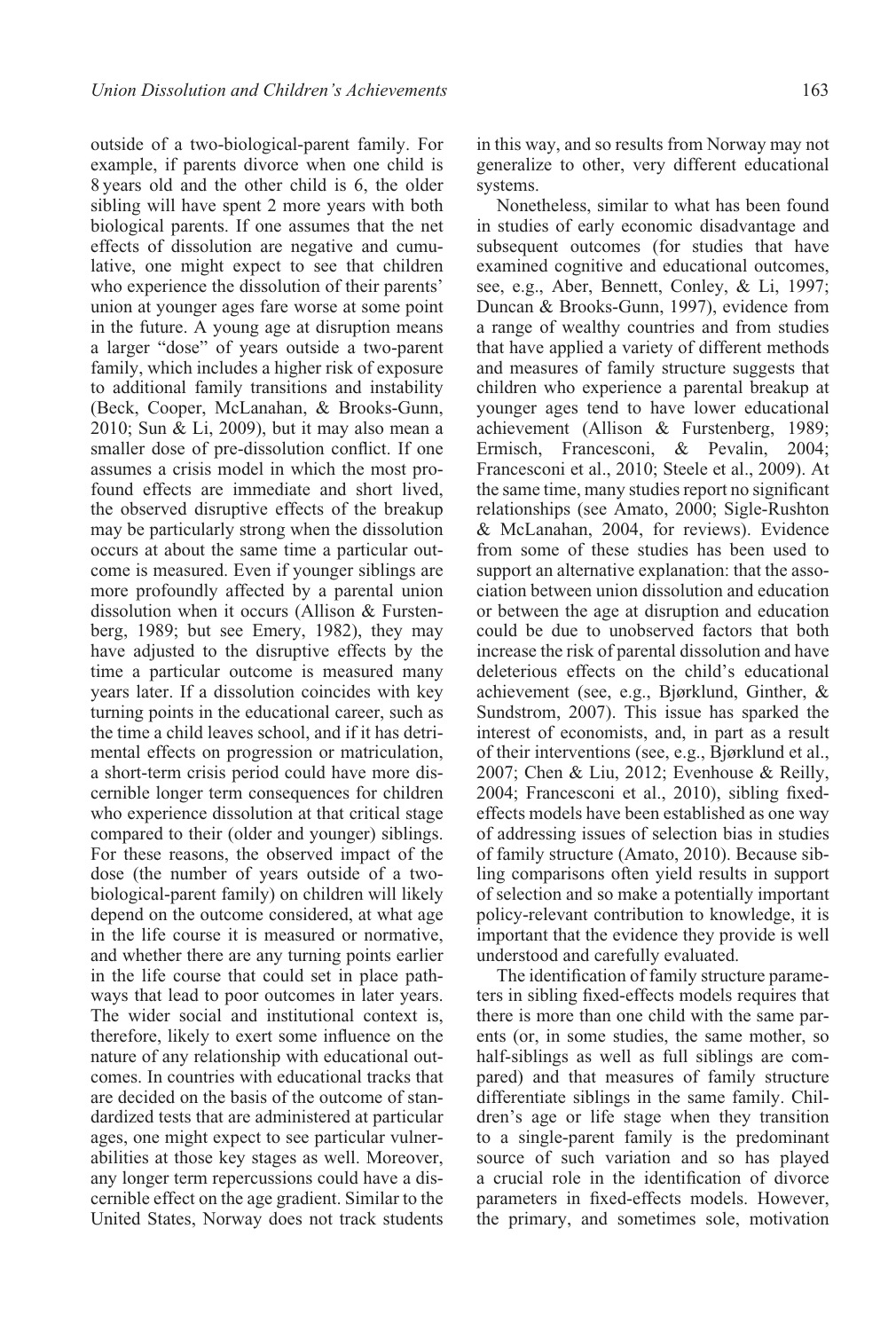behind many of the studies that have applied this method has been to address questions of selection. Discussions of results have therefore tended to focus more on how the size and significance of parameter estimates change when unobserved heterogeneity is controlled by moving from level models (which compare children in dissolved families to children in intact families) to sibling models (which compare children in the same family). Although, on balance, any significant findings suggest that a younger age at divorce is detrimental, efforts to interpret heterogeneous responses by the child's age or life stage, to test competing hypotheses, or to reconcile observed patterns with previous work are often relatively less extensive, especially (and again, understandably) when parameters in sibling fixed-effects models become insignificant. However, because the number of observations that identify the family structure parameters is far smaller in fixed-effects models, it may be that the parameters become insignificant because of reduced statistical power. Evidence from studies based on large register-based samples has been used to evaluate the likely importance of this limitation, and researchers working with smaller samples have cited similar findings in studies that make use of large register samples to justify interpretations of selection bias (e.g., Francesconi et al., 2010).

When full siblings are compared, different family experiences are obtained by accounting in some way for the age of each child at the time of disruption. Some studies have introduced indicators of experience of a single-parent (mother) family at a particular developmental stage, whereas others have measured age at dissolution or the share of time spent in different family types (based on the mothers' relationship status; Sigle-Rushton & McLanahan, 2004). To identify the main effect of alternative family structures, older siblings whose parents did not separate before they attained a particular age are compared with any younger siblings who more clearly experienced a family transition during their childhood or prior to an outcome of interest. Because full-sibling fixed-effects models estimate the effect of treatment (dissolution) on the treated, we think that the results speak most directly to questions about whether parents should wait to separate or divorce until their children are older. This interpretation makes fewer assumptions than the average treatment effect interpretation (the effect of a randomly

allocated dissolution across all children), which is often set out in previous studies. Only two conditions are required for our interpretation to be justified. First, the family environment experienced by the older siblings at any particular age prior to the divorce resembles what younger siblings would experience at the same age if their parents had remained together. If most of the detrimental effects on children emerge with the actual physical separation from one parent, this condition is likely to be met. It is also likely to be met if the family environment has been persistently unhealthy or dysfunctional. If older children have experienced many years of pre-dissolution conflict (Hetherington & Kelly, 2003), a comparison of a younger and an older sibling would more closely reflect the consequences of delay. If, however, parental dissolution is experienced as a sudden and acutely disruptive process that would otherwise be prolonged, one may want to interpret the evidence more cautiously. Any estimated benefits may be overstated if, perhaps in response to policy interventions, decisions to delay take place only after the parental relationship has deteriorated to the point that a breakup is contemplated, and the family environment has changed irrevocably and in ways that are detrimental to children's educational success (Sun, 2001). If a particular event or change of circumstances that causes the parental relationship and the wider family environment to deteriorate (Ermisch & Francesconi [2001] suggested, as an example, the case where the father develops an alcohol addiction), some older children may have experienced better pre-dissolution circumstances, most likely in early childhood, than their younger siblings. Comparisons of older and younger siblings will, in those circumstances, overstate the (ceteris paribus) benefits of delay.

A second condition, more often discussed in the extant literature, is that there are no systematic residual differences in the outcome variable across groups of siblings that are not caused by their different family structure experiences. The issue is typically described in terms of a behavioral model in which parents' decisions about whether or not to divorce are influenced by what Ermisch and Francesconi (2001) denoted children's "idiosyncratic endowments" (their conceptualization of such endowments appears rather general and seems to refer to factors discussed both in this paragraph and the previous one, but subsequent authors appear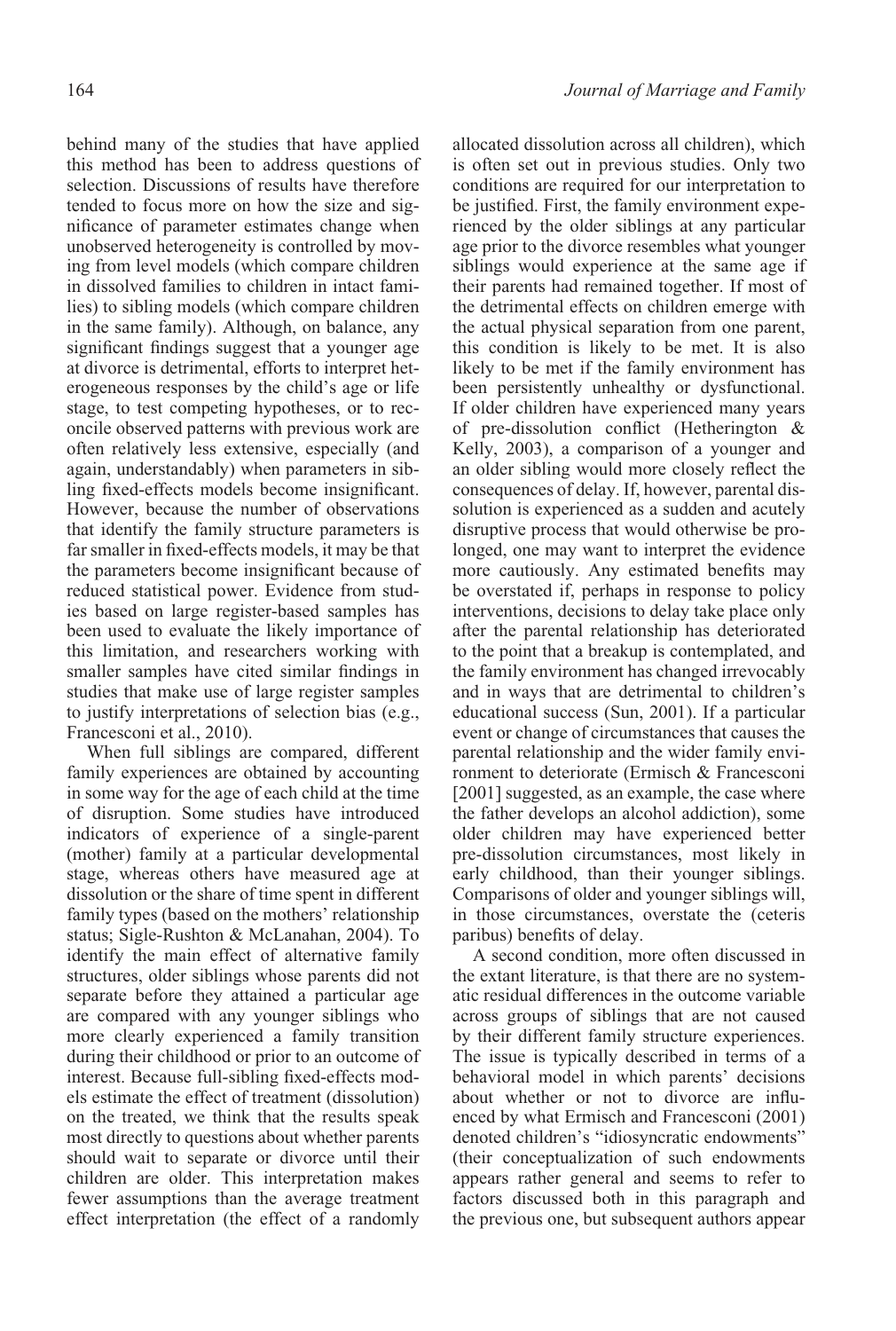to have applied the term only to factors that we discuss here, distinguishing child characteristics from time-varying aspects of the family setting). Suppose, for example, that some parents wait to divorce until after a particularly gifted (or vulnerable) child has passed some milestone. This milestone could be our outcome variable or something that occurs at a similar time. If the same characteristics that motivate the delay are associated with the outcome of interest, then the experiences of the control group (who did not experience a dissolution before the outcome of interest took place and so identify the main divorce effect in these types of models) will be influenced by having spent more time with two parents as well as their differential characteristics that lead to systematically different outcomes. A range of parental responses to idiosyncratic endowments are plausible and likely, however, and this source of bias poses a problem only if it means that the groups of siblings we compare are unrepresentative in ways that are relevant to the outcome variable but not attributable to their differential family structure experiences.

Although researchers are well aware of the potential for residual unobserved heterogeneity bias, to our knowledge there has not been a good deal of effort to identify what some of the key sources of this bias are likely to be or what the practical implications of failing to control for them could be. When survey data are used to estimate the models, a range of childlevel or time-varying control variables have been included in the models, but often without a theoretical or technical explanation for why we might expect them to be potential confounders: variables that are correlated both with family structure experiences (theoretically or as a consequence of the identification strategy) and with the outcome of consideration (Francesconi et al., 2010; Hao & Matsueda, 2006).

Although register data provide obvious advantages in terms of statistical power, compared to survey data, they often contain a limited amount of information that could be used to control for residual unobserved heterogeneity. In studies that use sibling fixed-effects models to explore the relationship between family structure and child outcomes, in particular, those that use register data, residual unobserved heterogeneity bias is often either explicitly assumed away (Bjørklund et al., 2007; Chen & Liu, 2012; but see Evenhouse & Reilly,

2004) or dismissed with the argument that the underlying assumptions in sibling fixedeffects models are, in any case, weaker than in standard cross-sectional models (Bjørklund & Sundstrøm, 2006; Bratberg, Rieck, & Vaage, 2011). By examining what happens when we control for two likely sources of systematic differences across siblings—neither of which represents an endowment to which parents respond but that, nonetheless, are correlated with children's family structure experiences as we measure them in our models—we examined whether previous work has been too quick to dismiss the possibility of residual unobserved heterogeneity. These include birth order, which is a general concern in sibling fixed-effects models, and grade inflation, which is more specific to our analysis.

In recent years, a range of studies have documented systematic differences in outcomes across siblings according to their birth order. For a range of outcomes, including children's scores on cognitive tests and long-term education and economic outcomes (Black, Devereux, & Salvanes, 2005; Kantarevic & Mechoulan, 2006; Kristensen & Bjerkedal, 2007), first-born children tend to have better outcomes than children with older siblings. This is important to consider, because in full-sibling fixed-effects models the first-born child will always be in the "less exposed" or "lower dose" control group. To the extent that they are more likely to have better outcomes because of this empirical regularity, and not for reasons that are related to their reduced exposure to the effects of the dissolution, it is important to include controls for birth order.

Many, but not all, sibling fixed-effects studies include a control for birth order, but, as with most other controls, it has usually been introduced without theoretical or technical justification (Evenhouse & Reilly's [2004] study is a notable exception). Even though parents do not consider birth order when they decide whether and when to dissolve their union, and it does not represent an idiosyncratic endowment as has often been described in previous literature, it is a potentially important confounding factor because it is directly implicated in the way these models are identified. If birth order is not controlled, we expect that any negative effects of dissolution at older ages will be understated. Birth order variables may control for other, more difficult-to-measure family processes as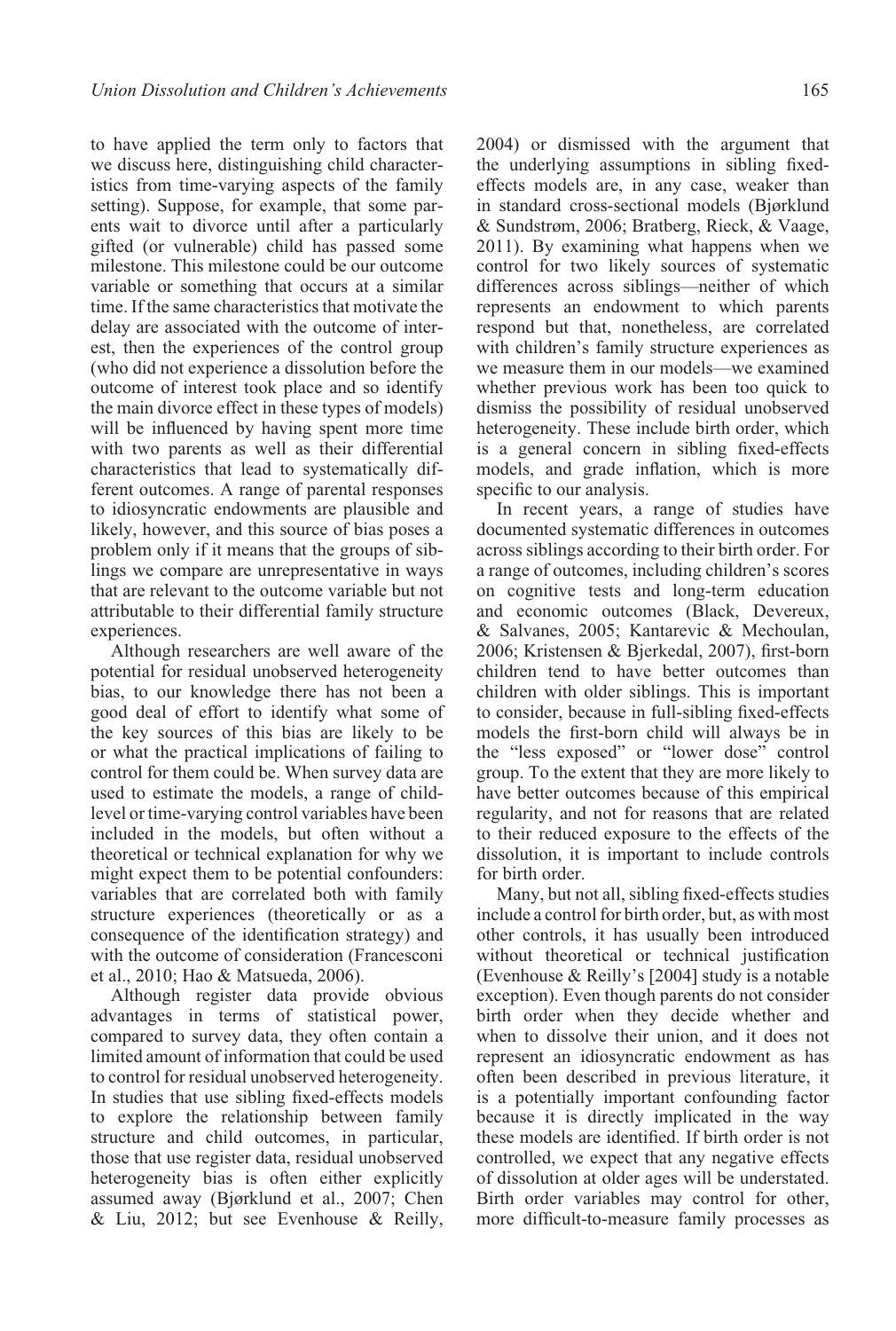well. Families may receive more social support from outside the nuclear family when they have their first child and, if so, first-born children may have experienced an especially healthy and supportive family environment in their early years, with long-term (differential) benefits for their well-being. As discussed above, when a union dissolution is an unfolding process rather than a discrete event, older siblings may have experienced lower levels of family dysfunction at the same (early) developmental stages and with implications (via better development trajectories) for their subsequent well-being. Birth order controls will also adjust for this source of difference, which would tend to overstate the benefits of a dissolution that was delayed only once the parental relationship had started to deteriorate and dissolution was contemplated by one or both parents.

Systematic differences in grading practices are another potentially important source of bias. In Norway, as in many other countries, teachers are expected to grade students according to a national norm. Researchers have suggested that the norm is not well defined, with consequences for comparability across schools and over time (Hægeland, Raaum, & Salvanes, 2012). A recent report (Bakken & Elstad, 2012) documented an increasing trend in grades at the education stage (the *Ungdomsskole* level) and for the birth cohorts we examined in our models and suggested grade inflation as a likely (partial) cause of the trend. Like birth order, grade inflation is not an "idiosyncratic endowment" in the sense that it is not linked to decisions parents make about the timing of dissolution, but it potentially biases sibling comparisons. Differences between older and younger siblings will be narrowed by grade inflation and, if grade inflation is not controlled—either directly or by controlling for year of birth—what might look like the benefits of having more time to adjust to the negative effects of a parental union dissolution might instead be due to the upward trend in average grades. As with birth order, attempts to control for grade inflation might capture other relevant but more difficult-to-measure trends in social norms and family processes that systematically differentiate older and younger siblings in ways that are not due to their different family experiences but that are related to their academic performance. For example, changing ideas about what constitutes good parenting might lead to greater father involvement

for a later born child (although all the children in our sample were born before the father quota became part of the parental leave system in Norway in 1993). Higher levels of female employment or greater reliance on formal child care are two other examples. Because siblings tend to be closely spaced, and this was especially the case in our analytic sample, we do not think changes of this sort are likely to be very important. Nonetheless, with crude yearof-birth dummies we may not be isolating the unique effect of grade inflation, and the relationships we observe should not be too rigidly interpreted.

## **METHOD**

Using a sample of data drawn from Norwegian administrative registers, we aimed to assess whether and how children's educational performance varies by the number of years they spend living with (and without) two biological parents as a result of their parents union dissolution. Our primary substantive motivation was to explore whether an early experience of parental dissolution appears to be particularly detrimental to children's later educational achievement or whether the disruptive effects of a dissolution that occurs closer to the outcome of interest are more marked. To answer our research questions, we estimated full-sibling fixed-effects models.

Many researchers have sought to use sibling fixed-effects models to understand what the effect of dissolution would be if it were randomly assigned across all types of families. For this reason, they often estimate models using samples that contain children with both dissolved and intact families, and sometimes they compare half-siblings in blended families (in which one experiences a parental divorce and the other grows up with both parents). The authors' stated aim is to determine what the distribution of education outcomes would be if all children grew up in intact families (see, e.g., Ermisch et al., 2004; Gennetian, 2005; Sandefur & Wells, 1999). Because only the subsample of children in dissolved (or blended) families identifies the family structure parameters, such an interpretation of the findings requires rather strong assumptions of external validity. We must assume that the experiences of children in families that dissolve and the differences we observe between siblings in those families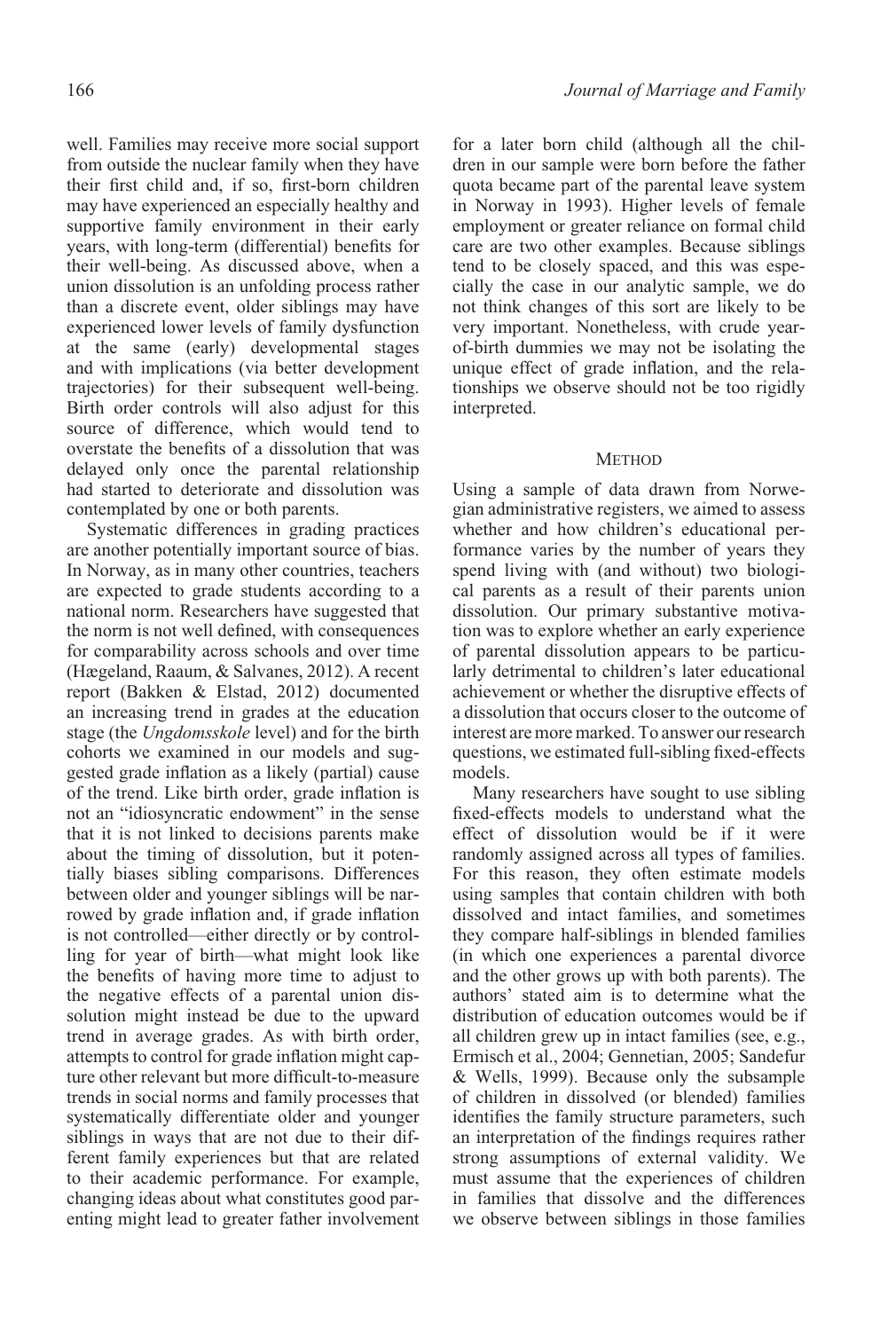resemble what we would observe in stable families if they were to dissolve—the reverse of the counterfactual issue we outlined at the beginning of this article. Along with some other authors (Lopoo & DeLeire, 2012), we do not find this a particularly straightforward thought experiment. Parents who manage to remain together might also be better placed to deal with stress and to protect their children from its consequences if they were, for some reason, to split up. The notion of random assignment is conceptually far more complex than it might at first appear. In any case, we consider the issue of delayed divorce to be a more meaningful and policy-relevant question. Because it does not require that we extrapolate our results to populations that do not contribute to the identification of the parameters of interest, we think it is a question that sibling fixed-effects models are better suited to address. Of course, readers who are content to make the stricter set of assumptions can use the evidence we present to answer questions about random assignment as previous authors have done.

A second but related aim was to examine the implications of a failure to control for factors that we have good reason to think will confound sibling comparisons. Comparing models that sequentially introduce controls for birth order and then year of birth (to control for grade inflation), we examined the substantive importance of model misspecification. Although children living in intact families do not identify the dissolution parameters in sibling fixedeffects models, they do contribute to the identification of parameter estimates for the control variables. If we assume, as much of the extant literature does, that the parameters associated with potential confounders do not vary by family type, the inclusion (or exclusion) of those families should only improve the precision of the parameter estimates for the control variables. However, if the relationship between the control variables and the outcome of interest does in fact vary by family structure, and if we specify a model that does not take this interaction into account, the parameter estimates for the control variables will be incorrect. The impact of their inclusion on the dissolution parameter estimates—one of the primary aims of our analysis—will also be incorrect. Preliminary analyses of our data suggested that this may well be the case. This raises an additional and important issue of model specification and one

that has implications for our ability to reconcile our results with findings presented in that work; however, it is an issue that requires a more detailed exploration than space permits here. Rather than including a number of interaction terms that are not substantively interesting for our purposes, we decided to restrict the sample to divorced families only.

#### *Administrative Register Data*

The data set from which we took our analytic sample was prepared using Norwegian register data files constructed for the research project "Educational Careers: Attainment, Qualification and Transition to Work," which include linked information collected by Statistics Norway on children and their parents. Our extracted sample covered complete birth cohorts from 1986 up to and including 1990 and children born in 1991 or 1992 who are the siblings of those born 1986 through 1990. For all these children, we had identifiers of their parents as well as vital statistics and official school records.

Our sample covered married and cohabiting (heterosexual) families with one child born between 1986 and 1990 and another between 1987 and 1992 and who experienced a divorce or dissolution sometime after 1992 and before the end of 2008. Although researchers analyzing U.S. data have tended to focus primarily on formal marriage and divorce, those who study northern European countries have tended to combine, whenever possible, married and cohabiting couples. Indeed, when data limitations force researchers to focus exclusively on formal marriage, this is often discussed as a limitation of the study (e.g., Steele et al., 2009). Given the prominence of cohabitation in Norwegian family building patterns—in the period 1985 to 1994, which overlaps with the time period covered in our study, about 42% of first births took place within a cohabiting union (Perelli-Harris et al., 2012)—and the similarity of treatment of married and cohabiting families with shared children in the Norwegian legal system (Perelli-Harris & Sánchez Gassen, 2012), we though it made sense to follow this convention. Nonetheless, in Norway, a substantial share of cohabiting parents transitioned to marriage shortly after their first birth during the time period we considered in this study (Perelli-Harris et al., 2012), and the vast majority of the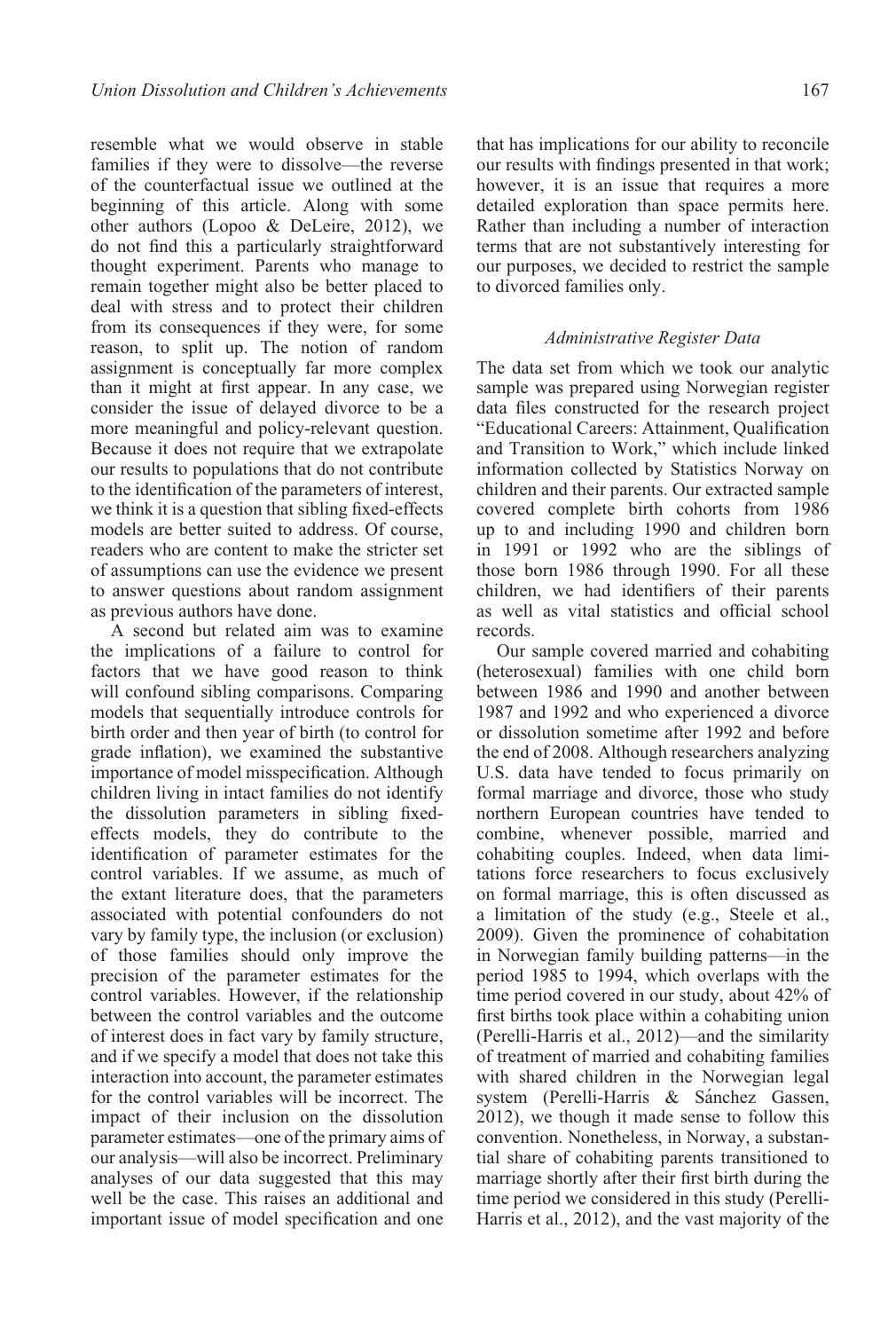|  | Table 1. Proportions and Means (With Standard |
|--|-----------------------------------------------|
|  | Deviations) by Birth Order                    |

| Variable           | All<br>birth orders | First   | Second  | Third or<br>higher |
|--------------------|---------------------|---------|---------|--------------------|
|                    |                     |         |         |                    |
| Average grade      | 3.70                | 3.81    | 3.68    | 3.54               |
|                    | (0.92)              | (0.91)  | (0.92)  | (0.94)             |
| Birth order        |                     |         |         |                    |
| First              | 34.1%               |         |         |                    |
| Second             | 43.5%               |         |         |                    |
| Third or higher    | 22.4%               |         |         |                    |
| Sex                |                     |         |         |                    |
| Female             | 49.0%               | 48.9%   | 49.4%   | 48.3%              |
| Male               | 51.0%               | 50.1%   | 50.6%   | 51.7%              |
| Age at dissolution |                     |         |         |                    |
| $\theta$           | 0.5%                | $0.0\%$ | 0.6%    | 0.8%               |
| 1                  | 1.6%                | $0.0\%$ | 2.5%    | 2.3%               |
| $\overline{2}$     | 3.4%                | 0.6%    | 4.9%    | 4.5%               |
| 3                  | 4.9%                | 2.0%    | 6.7%    | 6.1%               |
| $\overline{4}$     | 5.9%                | 4.2%    | 7.0%    | 6.4%               |
| 5                  | 6.7%                | 6.6%    | 6.9%    | $6.3\%$            |
| 6                  | 7.3%                | 8.5%    | 6.5%    | 7.0%               |
| 7                  | 6.5%                | 7.4%    | 5.9%    | 6.5%               |
| 8                  | 6.5%                | $6.9\%$ | $6.1\%$ | 6.6%               |
| 9                  | 6.5%                | 6.4%    | 6.3%    | 6.8%               |
| 10                 | 6.1%                | 5.9%    | 5.8%    | $6.9\%$            |
| 11                 | $6.0\%$             | 5.6%    | 5.9%    | 6.9%               |
| 12                 | 6.2%                | 6.1%    | 6.2%    | 6.3%               |
| 13                 | 5.8%                | 5.7%    | 5.8%    | 6.1%               |
| 14                 | 5.9%                | 6.0%    | 5.8%    | 5.8%               |
| 15                 | 5.5%                | 5.7%    | 5.6%    | 5.2%               |
| $16+$              | 14.7%               | 22.4%   | 11.5%   | 9.5%               |
| Year of birth      |                     |         |         |                    |
| 1986               | 14.9%               | 18.7%   | 13.0%   | 12.4%              |
| 1987               | 15.3%               | 18.8%   | 13.8%   | 12.9%              |
| 1988               | 16.4%               | 20.4%   | 14.4%   | 13.8%              |
| 1990-1992          | 53.4%               | 42.0%   | 58.8%   | 60.9%              |
| $N$ individuals    | 49,879              | 17,208  | 21,888  | 10,783             |
| $N$ families       | 23,655              |         |         |                    |

dissolutions we observed in our sample (more than 80%) were to married parents. Our results were substantively the same when we restricted the sample to the subset of families that were formally married in 1992. Descriptive statistics for the outcome and control variables included in the analysis for our sample of 49,879 children from 23,655 different families are reported in Table 1.

The various observation windows in our data reduce the representativeness of our sample in some potentially important ways. First, families with a child born between 1986 and 1990 who was preceded or followed by a particularly long interval were excluded from our sample. Fortunately, birth spacing patterns of this kind are not typical of Norwegian family formation patterns. Only about 10% or 9% of children born between 1986 and 1990 follow, or are followed by, respectively, a full sibling with a birth interval of more than 6 years. Of course, some families have more than two children, and typical Norwegian birth spacing patterns suggest that the oldest and/or youngest child in those families will fall outside our 1986–1992 observation window. In other words, in families with three or more children, we will often be comparing only the subset of siblings who were born in the 1986–1992 window. Because examining closely spaced children increases the likelihood that the siblings grew up in roughly the same pre-dissolution family environment, it also means that the effect of more than 6 years of delay within the same family falls outside of the support of our data.

Potentially more problematic is the fact that our data on parental dissolutions are limited to events taking place from 1992 onward. This means that the oldest cohort, born in 1986, was observed from age 6 (in 1992) to age 22 (in 2008), and the youngest cohort, born in 1992, was observed from age 0 (in 1992) to age 16 (in 2008). Although our sample included children who experienced divorce at all ages, it is only the latest cohorts of children—those born closest to 1992—that were observed having experienced a parental dissolution in their early years. Moreover, none of the children who experienced a parental dissolution between the ages of 0 and 2 was a first-born child. Although two siblings born in close succession and who experience a parental dissolution when they are still both very young are likely to be rare, their exclusion could cause some sample selection bias.

#### *Statistical Approach*

We estimated linear regression models with school achievement as the outcome variable and age at parental union dissolution as predictor variables. Sibling fixed-effects models were estimated using the xtreg command in Stata 12.0.

The outcome measure was the average of the children's final grades, awarded by their teachers at the end of compulsory education in Norway (the *Ungdomsskole* level). In each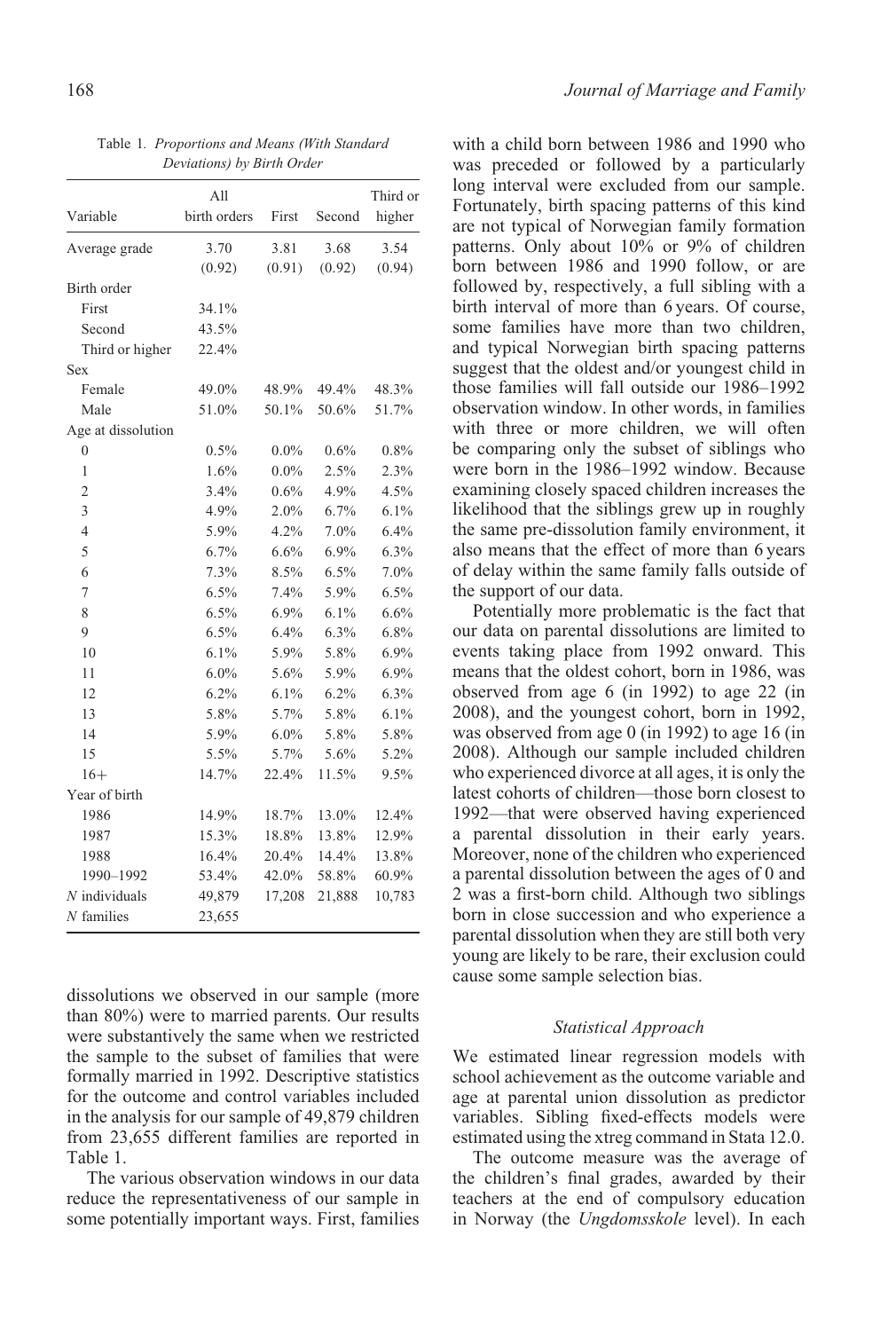subject, students receive a grade ranging from 1 (failure) to a top mark of 6. Our outcome variable comprised an average of the grades received in mathematics, Norwegian (both spoken and written [*Hovedmål*]), science, and English (spoken and written). Previous research has shown these grades to be a strong predictor of subsequent academic achievements (Markussen, Frøseth, Lødding, & Sandberg, 2008; Vibe, Frøseth, Hovdhaugen, & Markussen, 2012).

We constructed several independent variables. We measured age at dissolution as a set of 16 dummy variables, with each variable representing a specific age at parental union dissolution, ranging from 0 to 15. Those who experienced a dissolution after age 16—in other words, after receiving their grades—formed the reference category. Children with married parents were counted as having experienced a dissolution once their mothers' family type variable had changed from married with children to either separated or divorced (at the beginning of the subsequent year). Children with cohabiting parents were counted as having experienced a dissolution if the mothers' family type variable had changed from "cohabiting couple with common children" to a new code and both biological parents were still alive when the code changed. In most cases the new code was "other family type," which includes single parents. Dissolutions that were followed quickly by marriage to a new partner (and so the code changed to "married") were identified because we had the ID number of both the father and the spouse. We constructed two dummy variables that measured biological birth order. The first identified children who were first births, and the second was set to 1 for children of birth order three or higher. To control for grade inflation, we introduced a series of year-of-birth indicators. Children born in 1986 comprised the reference category. Those born between 1989 and 1992 were grouped together because we observe higher order births only in 1991 and 1992 and because preliminary analyses suggested that the parameters in this range did not differ significantly from one another.

Unlike studies that rely on secondary survey data, our large, register-based sample provided enough statistical power to estimate single-year age at dissolution parameters, and so we were able to examine whether age effects are roughly linear, suggesting cumulative or diminishing effects, or discontinuous at particular ages or life stages. Although we cannot say with confidence,

after controlling for birth order and year of birth, that there is no residual heterogeneity bias, a comparison of estimates with and without these controls allowed us to consider whether assumptions made in previous work—namely, that all correlates of the family structure experiences that one ideally would like to control for are captured by the fixed effect—appear justified.

The sex of the child was included as an additional control variable, because parents may respond (in some systematic way) to the sex of their children when deciding to divorce (Emery, 1982), and sex differences in academic achievement are well documented.

RESULTS

The results from three sibling fixed-effects models are presented in Table 2. All models used a family-level fixed effect to control for time-invariant unobserved characteristics of the shared family environment. In the first model, controls for birth order and year of birth were not included and represent the naïve assumption that all sources of bias are captured by family fixed effect. The second model controlled for birth order, which should bias the age gradient in ways that make delayed divorce appear beneficial. In the third model, additional controls for year of birth were introduced to control for a source of bias that should overstate the extent to which young children are able to adjust to the effects of the disruption. We were primarily interested in whether there is evidence of an age-at-dissolution gradient in the grades children obtain, whether any gradient suggests that delayed divorce appears beneficial, and the extent to which results were robust to controls for residual unobserved heterogeneity.

When one looks at the coefficients in the first model, a remarkably clear pattern emerges, one that is consistent with some of the extant literature on children's educational outcomes. Among children who experienced a parental union dissolution, the earlier the event took place, the lower their average grades at the end of compulsory education were. The difference in predicted grades was 0.52 (more than half a standard deviation) when children age 16 or older are compared to children who were less than 1 at the time of the dissolution, 0.28 (about one third of a standard deviation) when this group was compared to children age 5, and 0.17 (18% of a standard deviation)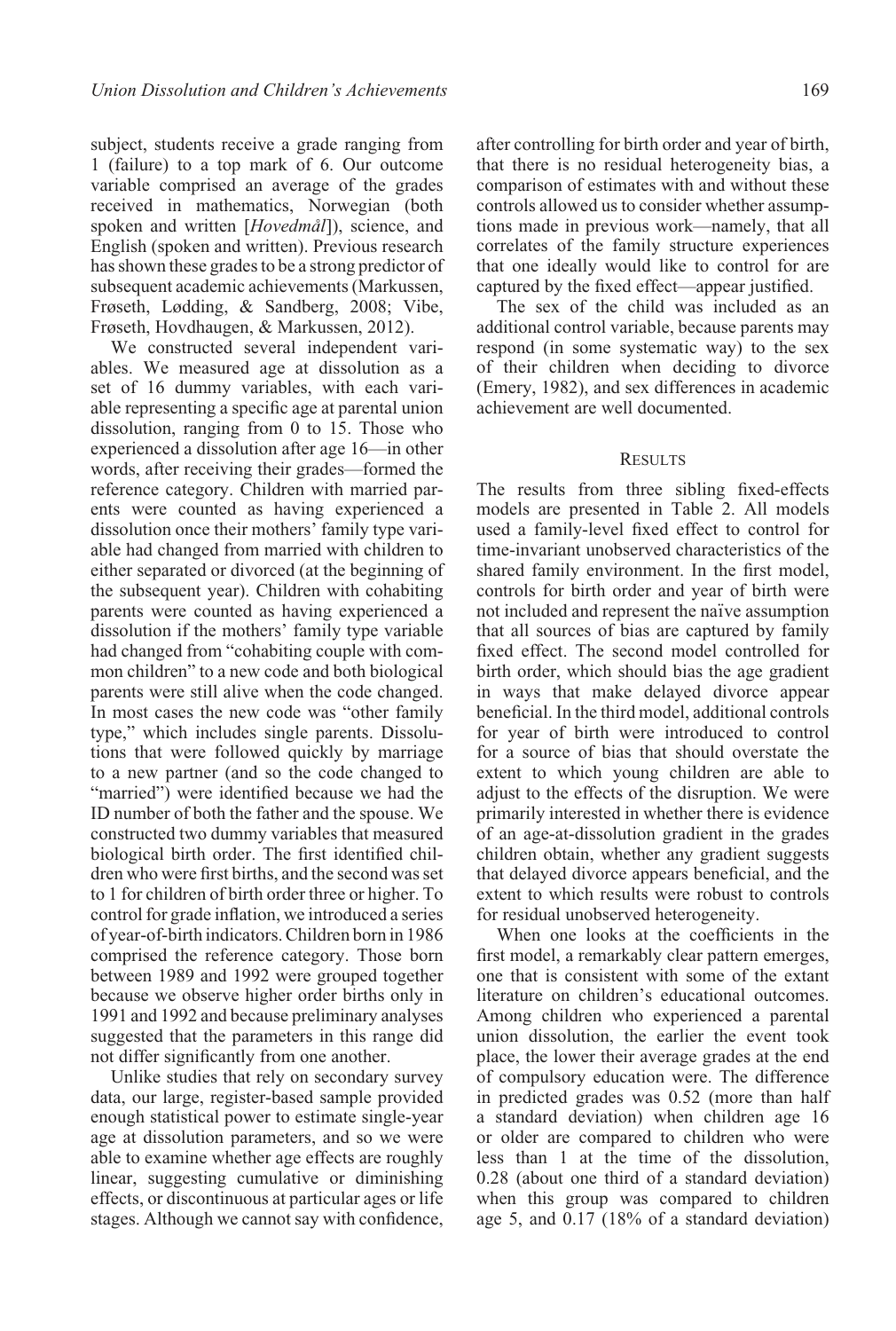|                               | Model 1:<br>Basic model |       |                  | Model 2:<br>Birth order controlled |                  | Model 3: Birth order and<br>year of birth controlled |  |
|-------------------------------|-------------------------|-------|------------------|------------------------------------|------------------|------------------------------------------------------|--|
| Variable                      | $\overline{B}$          | SE    | $\boldsymbol{B}$ | $\cal SE$                          | $\boldsymbol{B}$ | $\cal SE$                                            |  |
| Intercept                     | $3.697***$              | 0.017 | 3.375***         | 0.029                              | 3.386***         | 0.031                                                |  |
| Age at dissolution (ref.: 16) |                         |       |                  |                                    |                  |                                                      |  |
| $\boldsymbol{0}$              | $-0.520***$             | 0.065 | $0.164***$       | 0.083                              | 0.020            | 0.091                                                |  |
| $\mathbf{1}$                  | $-0.434***$             | 0.041 | $0.219***$       | 0.065                              | 0.075            | 0.074                                                |  |
| $\overline{c}$                | $-0.431***$             | 0.034 | $0.172***$       | 0.057                              | 0.027            | 0.068                                                |  |
| 3                             | $-0.389***$             | 0.031 | $0.172***$       | 0.053                              | 0.029            | 0.064                                                |  |
| 4                             | $-0.331***$             | 0.030 | $0.181***$       | 0.049                              | 0.045            | 0.059                                                |  |
| 5                             | $-0.280***$             | 0.029 | $0.188***$       | 0.046                              | 0.062            | 0.055                                                |  |
| 6                             | $-0.279***$             | 0.028 | $0.148***$       | 0.043                              | 0.035            | 0.051                                                |  |
| 7                             | $-0.232***$             | 0.027 | $0.154**$        | 0.040                              | 0.050            | 0.047                                                |  |
| 8                             | $-0.234***$             | 0.026 | $0.116*$         | 0.038                              | 0.024            | 0.044                                                |  |
| 9                             | $-0.220***$             | 0.025 | $0.089**$        | 0.035                              | 0.007            | 0.040                                                |  |
| 10                            | $-0.174***$             | 0.024 | $0.098**$        | 0.032                              | 0.026            | 0.037                                                |  |
| 11                            | $-0.156***$             | 0.023 | 0.077            | 0.029                              | 0.013            | 0.033                                                |  |
| 12                            | $-0.151***$             | 0.022 | 0.043            | 0.026                              | $-0.009$         | 0.029                                                |  |
| 13                            | $-0.137***$             | 0.021 | 0.020            | 0.024                              | $-0.022$         | 0.026                                                |  |
| 14                            | $-0.149***$             | 0.019 | $-0.028$         | 0.021                              | $-0.060**$       | 0.023                                                |  |
| 1.5                           | $-0.094***$             | 0.019 | 0.001            | 0.020                              | $-0.024$         | 0.021                                                |  |
| Sex (ref.: male)              |                         |       |                  |                                    |                  |                                                      |  |
| Female                        | $0.396***$              | 0.008 | $0.398***$       | 0.007                              | $0.398***$       | 0.008                                                |  |
| Birth order (ref.: second)    |                         |       |                  |                                    |                  |                                                      |  |
| First                         |                         |       | $0.154***$       | 0.011                              | $0.164***$       | 0.011                                                |  |
| Third or higher               |                         |       | $-0.083***$      | 0.013                              | $-0.094***$      | 0.014                                                |  |
| Year of birth (ref.: 1986)    |                         |       |                  |                                    |                  |                                                      |  |
| 1987                          |                         |       |                  |                                    | $0.034*$         | 0.016                                                |  |
| 1988                          |                         |       |                  |                                    | $0.057***$       | 0.015                                                |  |
| 1989-1992                     |                         |       |                  |                                    | $0.085***$       | 0.018                                                |  |
| $-2$ log likelihood           | $-32,445.1$             |       | $-32,261.6$      |                                    | $-32,239.9$      |                                                      |  |

Table 2*. Fixed Effects Linear Regression Models of Children's Educational Achievement*

*Note:* Family fixed effects are included in all models. Reference (ref.) groups were arbitrarily chosen. <sup>∗</sup>*p* < .05. ∗∗*p* < .01. ∗∗∗*p* < .001.

when this group was compared to children age 10. In other words, the effect of delaying a disruption from when a child is age 6 to age 10 was  $0.28 - 0.17 = 0.11$ . The parameter estimates suggest that average levels of disadvantage increase monotonically the longer a child is exposed to life outside of a two-biologicalparent family. A linear dose–response pattern is further bolstered by evidence from models with a quadratic specification of age at dissolution (results not shown but available on request). The coefficient for the quadratic term was virtually zero and insignificant.

The parameter estimates in the first set of models suggest that delayed divorce may be

beneficial. Children whose parents remained together longer had higher average grades. However, the children whose parents divorced when they are older were also very likely to be first-born children. Their relatively better performance may reflect not just the advantages of having two coresident biological parents for a longer period of time but any systematic differences in achievement due to their birth order. To assess whether and how this influenced our results, we introduced additional controls for birth order. The results presented in the second column of Table 2 are consistent with previous research on the link between birth order and educational achievement or intelligence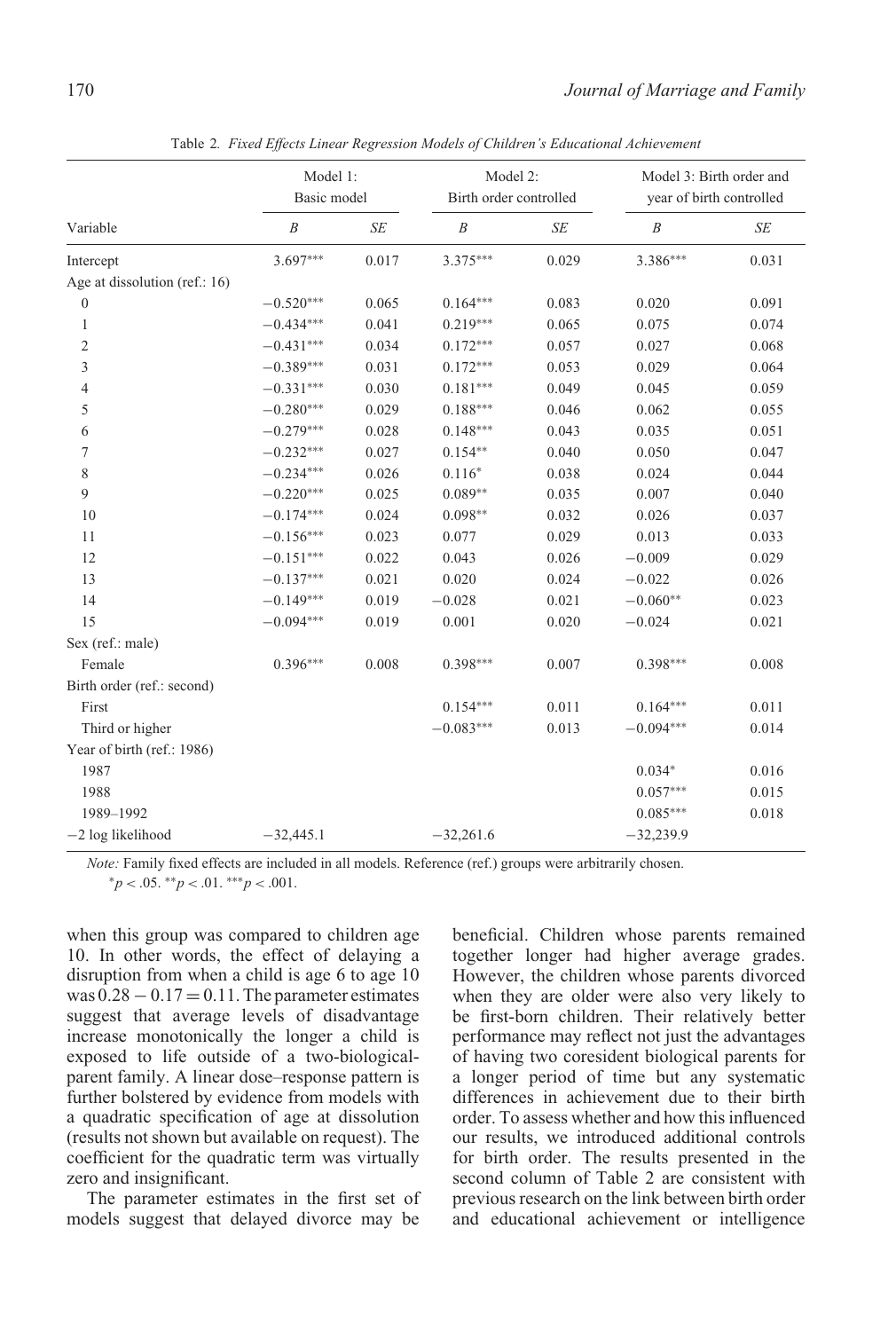(Black et al., 2005; Kristensen & Bjerkedal, 2007). Relative to second-born children (our reference category), eldest children had higher average grades, and children who were higher order births had lower average grades. The coefficient for first-born children indicated that these children, on average, received grades that are 0.15 points higher (on a 6-point scale) than second-born children, and the corresponding estimates for children with higher birth orders was  $-0.08$ .

To the extent that first-born children are higher achievers, a failure to control for birth order could lead us to overstate the benefits of delayed divorce. This should be a cause for concern, especially if including birth order in the models has a substantial and substantive impact on the estimated age-at-dissolution parameters. In our application it did. When we included controls for birth order, the coefficients that represent the age gradient changed markedly. Indeed, the age gradient reversed, and children who experienced their parents' dissolution early in life did better at the end of compulsory schooling than children who experienced a parental union dissolution at an older age. Children age 11 and older at the time of dissolution received lower grades at the end of compulsory schooling than did children who were age 10 and younger. Instead of results that support a dose–response relationship, we noted evidence more consistent with a "crisis" model: Disruption at or a few years prior to the outcome (here, the end of compulsory schooling) is most detrimental. Children with more time to recover from the dissolution (and who, in the Norwegian context, are not tracked according to ability at earlier ages) appeared to perform relatively better once we controlled for the fact that they were also likely to be higher order births. However, they may also appear to perform better because of grade inflation. To address this issue, our third model introduced controls for year of birth. The parameters for year of birth were what we would expect given evidence of grade inflation: Children born in later years tend to have higher grades. This trend had a substantial impact on our age gradient. In the third model, we saw the strongest evidence for a crisis model. There was very little evidence, for this particular outcome, that age at dissolution matters, except perhaps when it took place in the last year of compulsory schooling (in models that included controls for each single

year of birth, not shown here, the parameter was only borderline significant). In an alternative specification (not shown here), we attempted to control for grade inflation more directly by standardizing the outcome variable using the mean and standard deviation for higher order births in each year (for comparability because the data contained no first-born children in the years 1991 and 1992). When we estimated models with this new outcome variable, parameters for the year-of-birth indicators were no longer significant, suggesting that the yearof-birth effects in Table 2 are largely (but perhaps not exclusively) driven by grade inflation.

Taken together, our results suggest that assumptions that the predominance of confounding factors were captured by the family-level fixed effects may well be overly optimistic, even in models estimated exclusively with full siblings, whose family environments were the most similar. The results clearly illustrate that researchers using sibling fixed-effects models need to take heed of the potentially important role of within-family variation that, if not controlled, could confound estimated relationships. Although we obtained findings more consistent with the crisis model than the dose–response model, it is possible that other sources of residual heterogeneity have not been adequately controlled, and more work is needed before we can confidently attach a decisive interpretation to our findings.

#### **DISCUSSION**

The body of previous literature assessing the relationship between family structure and child well-being covers a large number of different outcomes using a wide range of data sets and research methods. In some of this work, sibling fixed-effects models have been used to remove time-invariant sources of unobserved heterogeneity at the family level, and coefficients often become insignificant when siblings are compared. However, these kinds of comparisons can be misleading when the siblings differ systematically in ways that are linked to the outcome of interest and to their family structure experiences. Although often acknowledged as a possible problem, researchers have often introduced child-specific control variables rather uncritically. In some instances, they have explicitly assumed that such within-family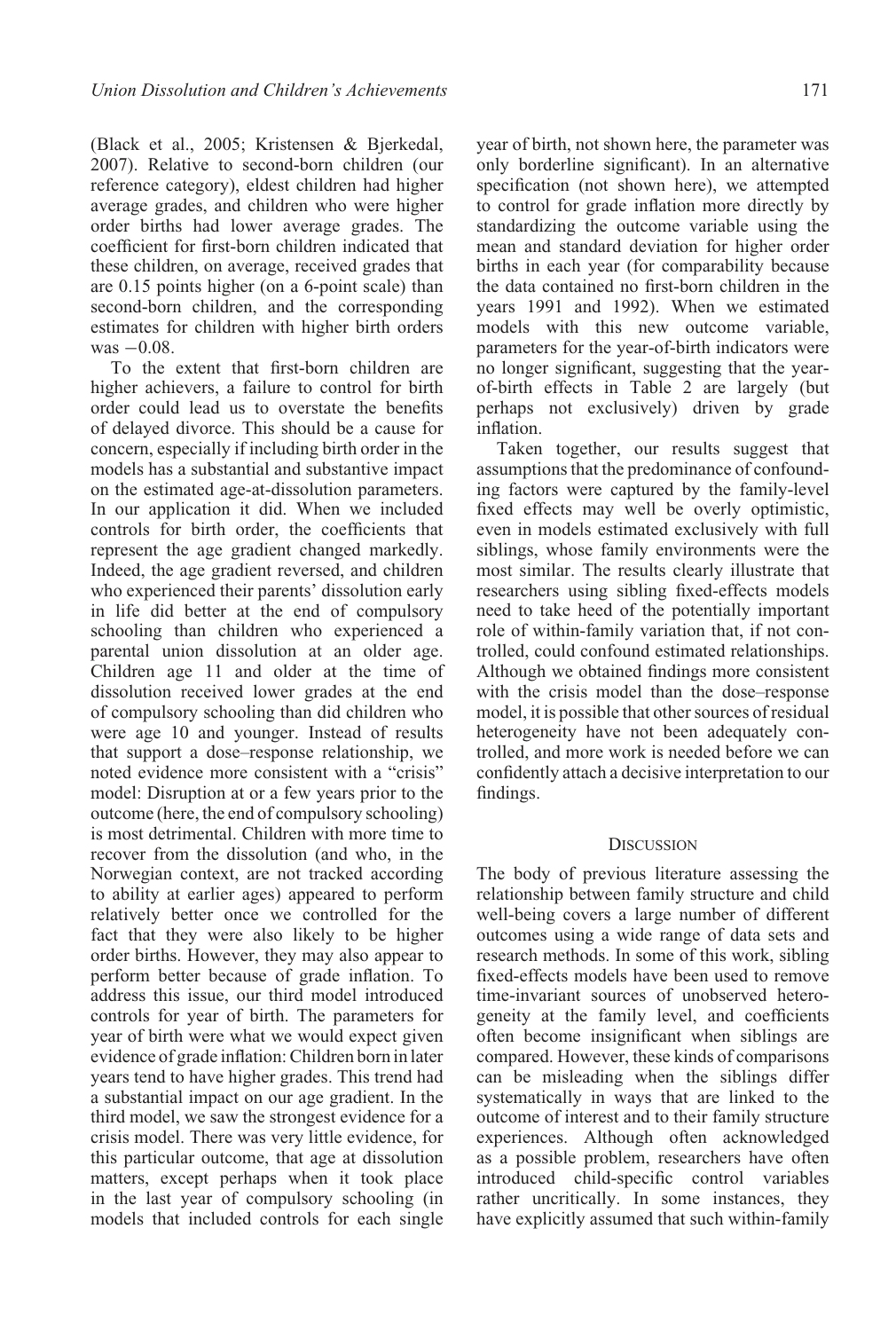differences are of little consequence. Our findings suggest that the choice of control variables merits closer scrutiny. In a model with no control for birth order, we obtained a positive age gradient. This suggests that parents should remain together until their children are older. Once we added controls for the child's birth order, however, the age gradient reversed so that children who were older when they experienced a parental dissolution appeared to fare worse. When we also included controls that removed the confounding influence of grade inflation, the results indicated that only dissolution that coincides with or comes close before the outcome we considered might be detrimental. In other words, delaying a disruption has little impact on this particular outcome except if it is delayed (possibly from the early teenage period) until shortly before age 16, which would adversely affect the outcome, or if it is delayed until after age 16, which would have a beneficial effect.

The results of our final model specification lend some empirical support to the crisis model of divorce. Given the powerful influence of each of a small set of control variables, however, this substantive finding should be interpreted, in light of our methodological message outlined above, with some caution. There may be additional confounding factors that we have not included in our final model. Far more work is required before we can present our substantive findings with great confidence or attempt to make generalizations about other settings or other outcomes. Unless and until we have a firmer understanding of what the most important sources of heterogeneity between siblings are likely to be and data that allow us to control for them, theoretical interpretations and policy implications of results from these types of models should be made cautiously and with great care.

# **NOTE**

The data used in this study came from the "Educational Careers" project, led by Arne Mastekaasa at the University of Oslo. Wendy Sigle-Rushton worked on this article while she was a visiting fellow at the Collegio Carlo Alberto, and we are grateful for comments and criticisms from seminar participants there and at the European University Institute, Statistics Norway, University of Oslo, and Stockholm University. We are also grateful for comments received from conference participants at meetings of the European Network for the Sociological and Demographic Study of Divorce (Milan), the Population Association of America (San Francisco), and the European Association for Population Studies (Stockholm).

### **REFERENCES**

- Aber, J. L., Bennett, N. G., Conley, D. C., & Li, J. L. (1997). The effects of poverty on child health and development. *Annual Review of Public Health*, *18*, 463–483. doi:10.1146/annurev. publhealth.18.1.463
- Allison, P. D., & Furstenberg, F. F. (1989). How marital dissolution affects children: Variations by age and sex. *Developmental Psychology*, *25*, 540–549. doi:10.1037/0012-1649.25.4.540
- Amato, P. R. (2000). The consequences of divorce for adults and children. *Journal of Marriage and the Family*, *62*, 1269–1287. doi:10.1111/j.1741- 3737.2000.01269.x
- Amato, P. R. (2010). Research on divorce: Continuing trends and new developments. *Journal of Marriage and Family*, *72*, 650–666. doi:10.1111/j.1741- 3737.2010.00723.x
- Amato, P. R., & Keith, B. (1991a). Parental divorce and adult well-being: A meta-analysis. *Journal of Marriage and the Family*, *53*, 43–58. doi:10.2307/ 353132
- Amato, P. R., & Keith, B. (1991b). Parental divorce and the well-being of children: A metaanalysis. *Psychological Bulletin*, *110*, 26–46. doi:10.1037/0033-2909.110.1.26
- Astone, N. M., & McLanahan, S. S. (1991). Family structure, parental practices, and high-school completion. *American Sociological Review*, *56*, 309–320.
- Bakken, A., & Elstad, J. I. (2012). *For store forventninger? Kunnskapsløftet og ulikhetene i grunnskolekarakterer* [*Too high expectations?* Kunnskapsløftet *and social inequalities in school achievement*]. Oslo, Norway: NOVA Social Research.
- Beck, A. N., Cooper, C. E., McLanahan, S., & Brooks-Gunn, J. (2010). Partnership transitions and maternal parenting. *Journal of Marriage and Family*, *72*, 219–233. doi:10.1111/j.1741- 3737.2010.00695.x
- Biblarz, T. J., & Gottainer, G. (2000). Family structure and children's success: A comparison of widowed and divorced single-mother families. *Journal of Marriage and the Family*, *62*, 533–548. doi:10.1111/j.1741-3737.2000.00533.x
- Biblarz, T. J., & Raftery, A. E. (1999). Family structure, educational attainment, and socioeconomic success: Rethinking the "pathology of matriarchy." *American Journal of Sociology*, *105*, 321–365. doi:10.1086/210314
- Bjørklund, A., Ginther, D. K., & Sundstrom, M. (2007). Family structure and child outcomes in the USA and Sweden. *Journal of Population Economics*, *20*, 183–201. doi:10.1007/s00148- 006-0094-7
- Bjørklund, A., & Sundstrøm, M. (2006). Parental separation and children's educational attainment: A siblings analysis on Swedish register data.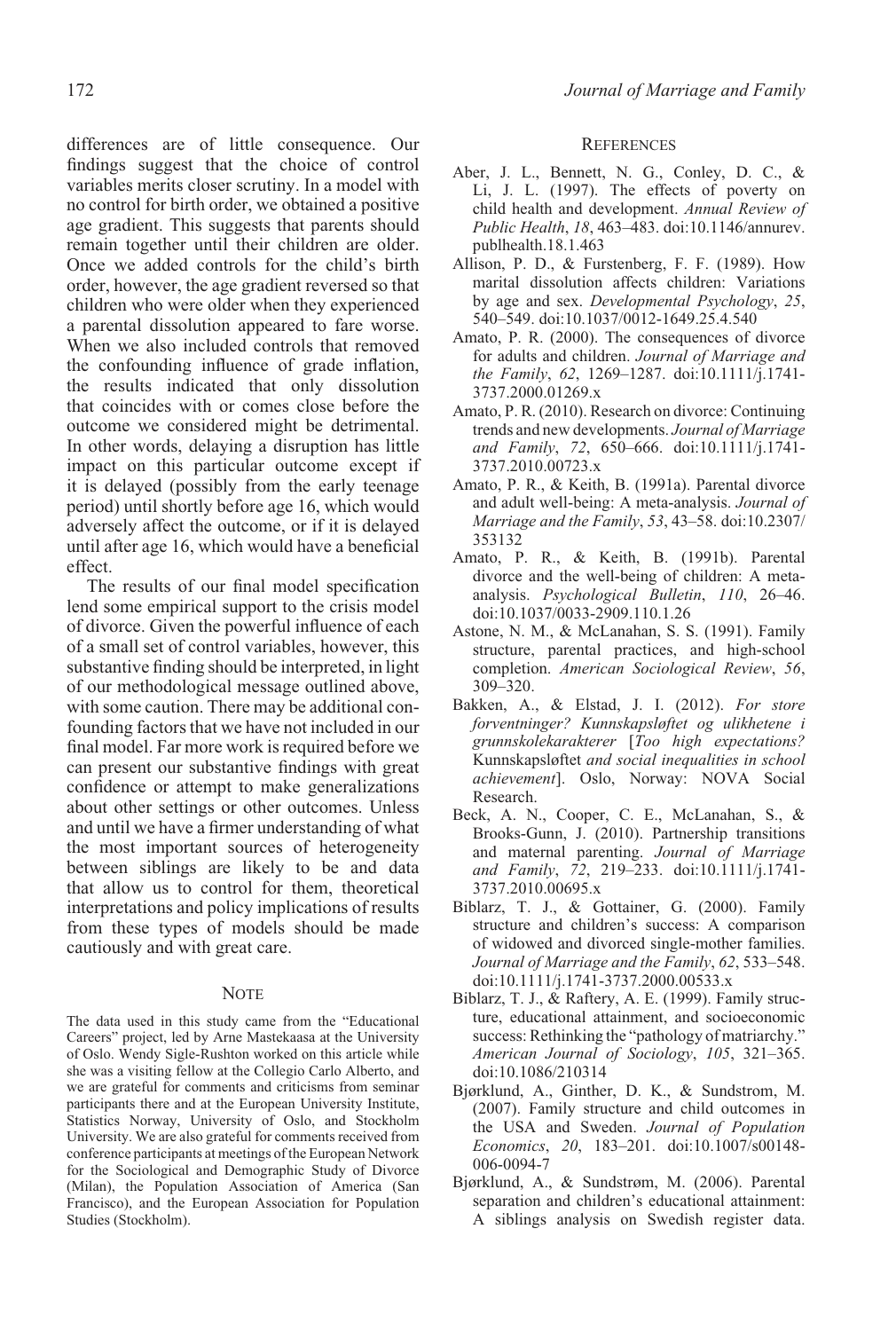*Economica*, *73*, 605–624. doi:10.1111/j.1468- 0335.2006.00529.x

- Black, S. E., Devereux, P. J., & Salvanes, K. G. (2005). The more the merrier? The effect of family size and birth order on children's education. *Quarterly Journal of Economics*, *120*, 669–700. doi:10.1093/qje/120.2.669
- Bratberg, E., Rieck, K. M. E., & Vaage, K. (2011). *Intergenerational earnings mobility and divorce*. Working Paper in Economics No. 09/11, Department of Economics, University of Bergen, Bergen, Norway. Retrieved from http://www.uib.no/ filearchive/wp09.11\_3.pdf
- Chen, Y., & Liu, J.-T. (2012). *Parental income shocks and child outcome: Do parental divorce and displacement decrease child education?* Retrieved from http://140.123.5.6/econ/manage/ 1361327374\_a.pdf
- Doherty, W. J., & Sears, L. W. (2011). *Second chances: A proposal to reduce unnecessary divorce*. New York: Institute for American Values.
- Duncan, G. J., & Brooks-Gunn, J. (1997). *Consequences of growing up poor*. New York: Russell Sage Foundation.
- Emery, R. E. (1982). Inter-parental conflict and the children of discord and divorce. *Psychological Bulletin*, *92*, 310–330. doi:10.1037/0033- 2909.92.2.310
- Ermisch, J. F., & Francesconi, M. (2001). Family structure and children's achievements. *Journal of Population Economics*, *14*, 249–270. doi:10.1007/s001480000028
- Ermisch, J., Francesconi, M., & Pevalin, D. J. (2004). Parental partnership and joblessness in childhood and their influence on young people's outcomes. *Journal of the Royal Statistical Society Series A*, *167*, 69–101. doi:10.1111/j.1467- 985X.2004.00292.x
- Evenhouse, E., & Reilly, S. (2004). A sibling study of stepchild well-being. *Journal of Human Resources*, *39*, 248–276. doi:10.3368/jhr. XXXIX.1.248
- Francesconi, M., Jenkins, S. P., & Siedler, T. (2010). Childhood family structure and schooling outcomes: Evidence for Germany. *Journal of Population Economics*, *23*, 1201–1231. doi:10.1007/s00148-009-0242-y
- Furstenberg, F. F., & Kiernan, K. E. (2001). Delayed parental divorce: How much do children benefit? *Journal of Marriage and Family*, *63*, 446–457. doi:10.1111/j.1741-3737.2001.00446.x
- Gennetian, L. A. (2005). One or two parents? Half or step siblings? The effect of family structure on young children's achievement. *Journal of Population Economics*, *18*, 415–436. doi:10.1007/ s00148-004-0215-0
- Hægeland, T., Raaum, O., & Salvanes, K. G. (2012). Pennies from heaven? Using exogenous tax variation to identify effects of school resources on pupil

achievement. *Economics of Education Review*, *31*, 601–614. doi:10.1016/j.econedurev.2012.03.004

- Hao, L., & Matsueda, R. L. (2006). Family dynamics through childhood: A sibling model of behavior problems. *Social Science Research*, *35*, 500–524. doi:10.1016/j.ssresearch.2004.10.003
- Hetherington, E. M., & Kelly, J. B. (2003). *For better or worse: Divorce reconsidered*. New York: W. W. Norton.
- Hill, M., Yeung, W., & Duncan, G. (2001). Childhood family structure and young adult behaviors. *Journal of Population Economics*, *14*, 271–279. doi:10.1007/s001480000039
- Hobcraft, J. (2000). *The roles of schooling and educational qualifications in the emergence of adult social exclusion*. CASEpaper No. 43, Centre for Analysis of Social Exclusion, London School of Economics. Retrieved from http://eprints.lse.ac. uk/6446/1/The\_Roles\_of\_Schooling\_and\_Educati onal\_Qualifications\_in\_the\_Emergence\_of\_Adult \_Social\_Exclusion.pdf
- Kantarevic, J., & Mechoulan, S. (2006). Birth order, educational attainment, and earnings: An investigation using the PSID. *Journal of Human Resources*, *41*, 755–777. doi:10.3368/jhr. XLI.4.755
- Kristensen, P., & Bjerkedal, T. (2007). Explaining the relation between birth order and intelligence. *Science*, *316*, 1717. doi:10.1126/ science.1141493
- Lopoo, L. M., & DeLeire, T. (2012). *Family structure and the economic well-being of children*. Paper No. 119, Center for Policy Research, Syracuse University, Syracuse, NY.
- Manski, C. F., Sandefur, G. D., McLanahan, S., & Powers, D. (1992). Alternative estimates of the effects of family structure during adolescence on high school graduation. *Journal of the American Statistical Association*, *87*, 25–37. doi:10.1080/ 01621459.1992.10475171
- Markussen, E., Frøseth, M. W., Lødding, B. & Sandberg, N. (2008). *Bortvalg og kompetanse* [*Early leaving, non-completion or completion*]. NIFU Report No. 13/2008, NIFU-STEP, Olso, Norway. Retrieved from http://www.nifu.no/files/ 2012/11/NIFUrapport2008-13.pdf
- McLanahan, S., & Sandefur, G. D. (1994). *Growing up with a single parent: What hurts, what helps?* Cambridge, MA: Harvard University Press.
- Perelli-Harris, B., Kreyenfeld, M., Sigle-Rushton, W., Keizer, R., Lappegard, T., Jasilioniene, A., Berghammer, C., & Di Giulio, P. (2012). Changes in union status during the transition to parenthood in eleven European countries, 1970s to early 2000s. *Population Studies*, *66*, 167–182. doi:10.1080/00324728.2012.673004
- Perelli-Harris, B., & Sánchez Gassen, N. (2012). How similar are cohabitation and marriage?